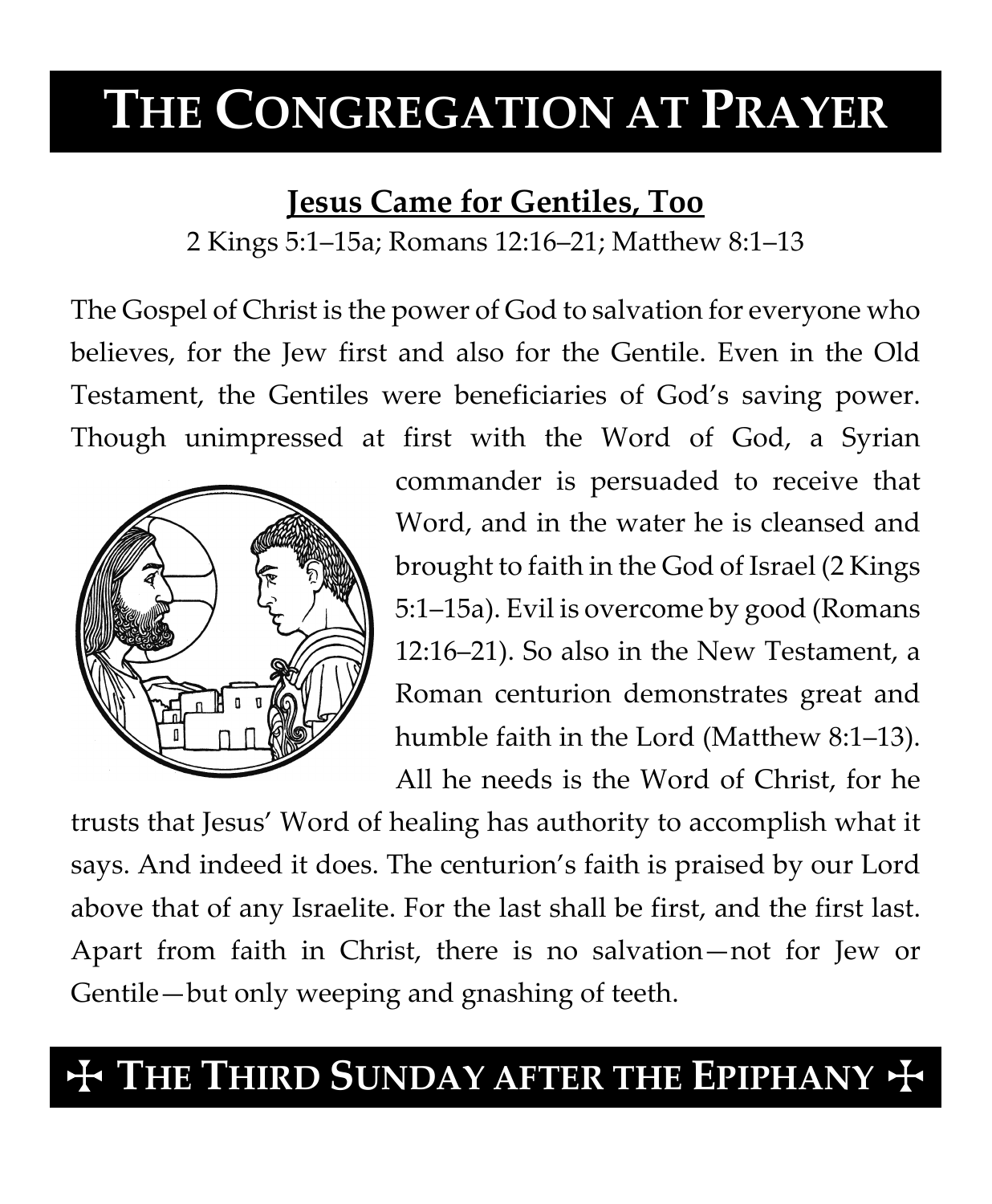#### **INVOCATION** (*make the sign of the holy cross and say*)

In the Name of the Father and of the  $\pm$  Son and of the Holy Spirit.

#### **THE APOSTLES CREED**

I believe in God the Father Almighty, Maker of Heaven and earth. And in Jesus Christ, His only Son, our Lord, who was conceived by the Holy Spirit, born of the Virgin Mary, suffered under Pontius Pilate, was crucified, died, and was buried. He descended into hell. The third day He rose again from the dead. He ascended into Heaven and is seated at the right hand of God the Father Almighty. From thence He will come to judge the living and the dead. I believe in the Holy Spirit, the Holy Christian Church, the communion of saints, the forgiveness of sins, the resurrection of the body, and the  $\pm$  life everlasting.

**PSALMODY** *(sing or read out loud each day)*

Psalm 110

### **LEARN BY HEART LUTHER'S SMALL CATECHISM:** The Ten Commandments

*The Ninth Commandment* **You shall not covet your neighbor's house.**

*What does this mean?*

**We should fear and love God so that we do not scheme to get our neighbor's inheritance or house, or get it in a way which only appears right, but help and be of service to him in keeping it.**

| Sunday:    | Psalm 57 | Exodus 1:1-21    | 2 Chronicles 30       | Acts 25-26      |
|------------|----------|------------------|-----------------------|-----------------|
| Monday:    | Psalm 58 | Exodus 1:22-2:22 | 2 Chronicles 31       | Acts 27:1-28:15 |
| Tuesday:   | Psalm 59 | Exodus 2:23-3:22 | 2 Chronicles 32       | Acts 28:16-31   |
| Wednesday: | Psalm 60 | Exodus 4         | 2 Chronicles 33       | Romans 1:1-17   |
| Thursday:  | Psalm 61 | Exodus 5:1-6:9   | 2 Chronicles 34       | Romans 1:18-32  |
| Friday:    | Psalm 62 | Exodus 6:10-7:13 | 2 Chronicles 35:1-19  | Romans 2:1-16   |
| Saturday:  | Psalm 63 | Exodus 7:14-8:19 | 2 Chronicles 35:20-27 | Romans 2:17-3:8 |

#### **DAILY READINGS**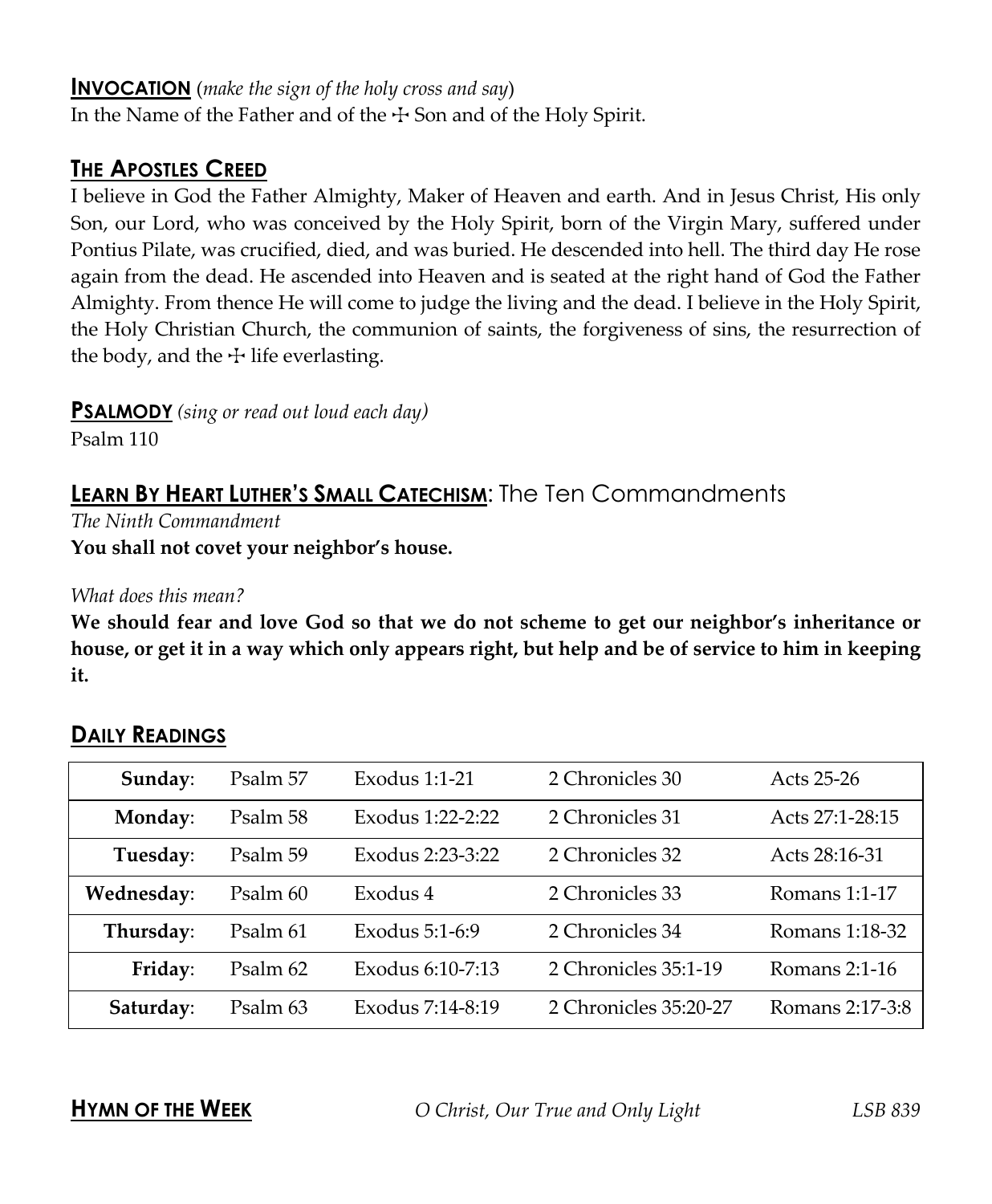#### **PRAYERS**

*The following suggestions are offered as an aid in developing the habit of praying for ourselves and others each week:*

**Sunday**: For the joy of the resurrection among us; for the fruit of faith nourished by Word and Sacrament.

**Monday**: For faith to live in the promise of Holy Baptism; for one's calling and daily work; for the unemployed; for the salvation and well-being of our neighbors; for schools, colleges, and seminaries; for good government and for peace.

**Tuesday**: For deliverance against temptation and evil; for the addicted and despairing, the tortured and oppressed; for those struggling with sin.

**Wednesday**: For marriage and family, that husbands and wives, parents and children live in ordered harmony according to God's Word; for parents who must raise children alone; for our communities and neighborhoods.

**Thursday**: For the Church and her pastors; for deacons, teachers, and other church workers; for missionaries and for all who serve the Church; for fruitful and salutary use of the blessed Sacrament of Christ's body and blood.

**Friday**: For faithful preaching of the holy cross of our Lord Jesus Christ; for the spread of His knowledge throughout the whole world; for the persecuted and oppressed; for the sick and dying.

**Saturday**: For faithfulness to the end; for the renewal of those who are withering in the faith or have fallen away; for receptive hearts and minds to God's Word on the Lord's Day; for pastors as they prepare to administer and for people as they prepare to receive Christ's holy gifts.

Almighty and Everlasting God, mercifully look upon our infirmities and stretch forth the hand of Your Majesty to heal and defend us; through Jesus Christ, Your Son, our Lord, who lives and reigns with You and the Holy Spirit, one God, now and forever.

O Lord, look down from Heaven. Behold, visit, and relieve Your servants who stand in need of our prayers: **[insert the names of family members, friends, church members, government officials, those in need, etc.]** Look upon them with the eyes of Your mercy. Grant them comfort and sure confidence in You. Defend them from all danger, and keep them in perpetual peace and safety, through Jesus Christ, our Lord.

Our Father who art in Heaven, hallowed be Thy Name, Thy Kingdom come, Thy will be done on earth as it is in Heaven; give us this day our daily bread; and forgive us our trespasses as we forgive those who trespass against us; and lead us not into temptation, but  $\pm$  deliver us from evil. For Thine is the Kingdom and the power and the glory forever and ever.